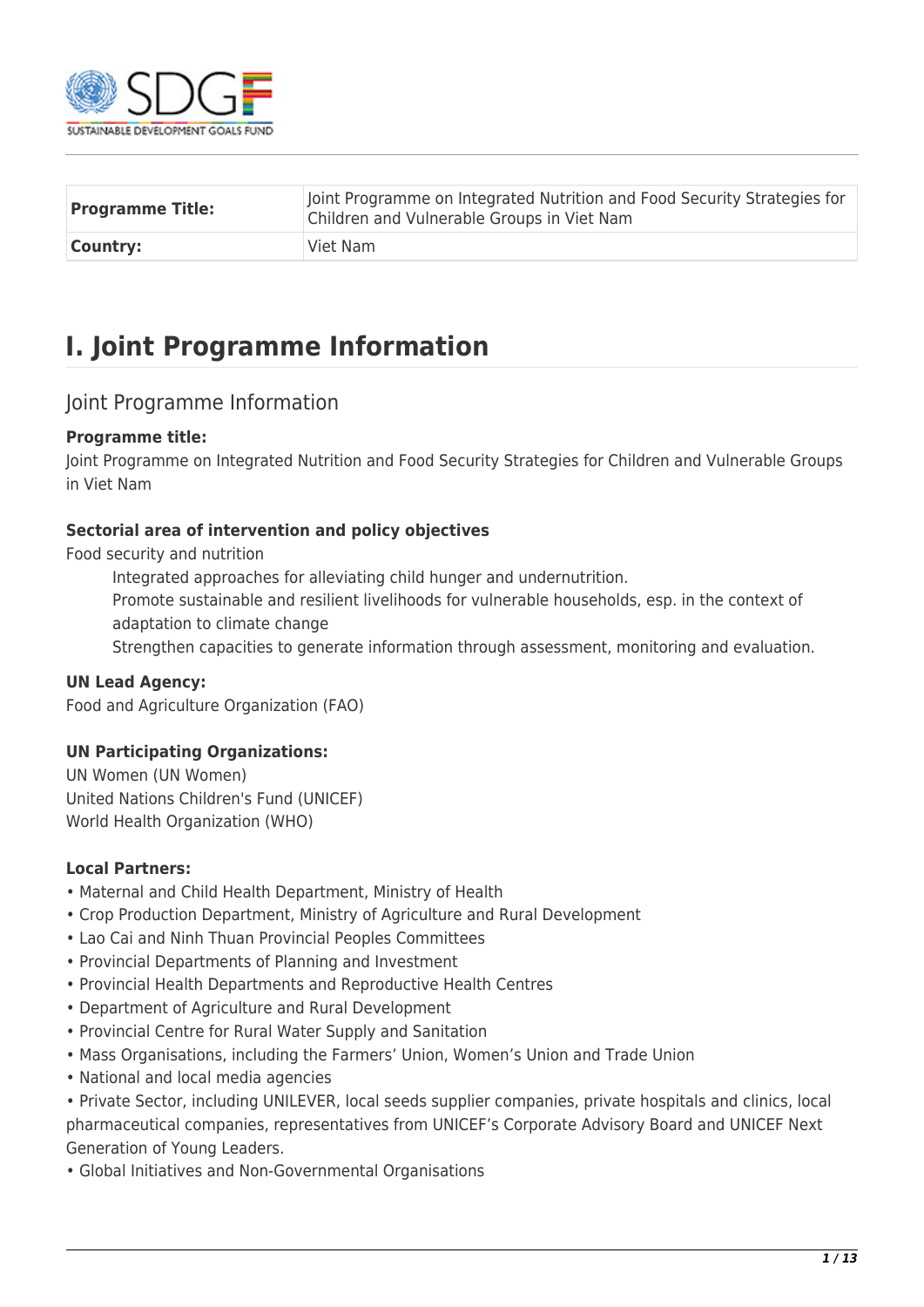### Report submitted by

**Name:**  Nguyen Minh Nhat

**Title:**  Joint program coordinator

**Organization:**  FAO

**Contact information:**  nhat.nguyen@fao.org

**Reporting Period Ending:**  Sunday, November 1, 2015

## **II. Contact Information**

Resident Coordinator

**Name:**  Pratibha Mehta

**E-mail:**  pratibha.mehta@one.un.org

UNCT contact person for implementation

**Name:**  JongHa Bae

**Agency:**  Food and Agriculture Organization (FAO)

**Title:**  Representative

**E-mail:**  JongHa.bae@fao.org

**Phone:**  +(84 4) 38500379

**Address:**  One UN Green House Building 304 Kim Ma road, Ba Dinh, Hanoi Alternative UNCT contact person for implementation

**Name:**  Youssouf Abdel-Jelil

**Agency:**  United Nations Children's Fund (UNICEF)

**Title:**  Representative

**E-mail:**  yabdeljelil@unicef.org

**Phone:**  +(84 4) 38500201

**Address:**  One UN Green House Building 304 Kim Ma road, Ba Dinh, Hanoi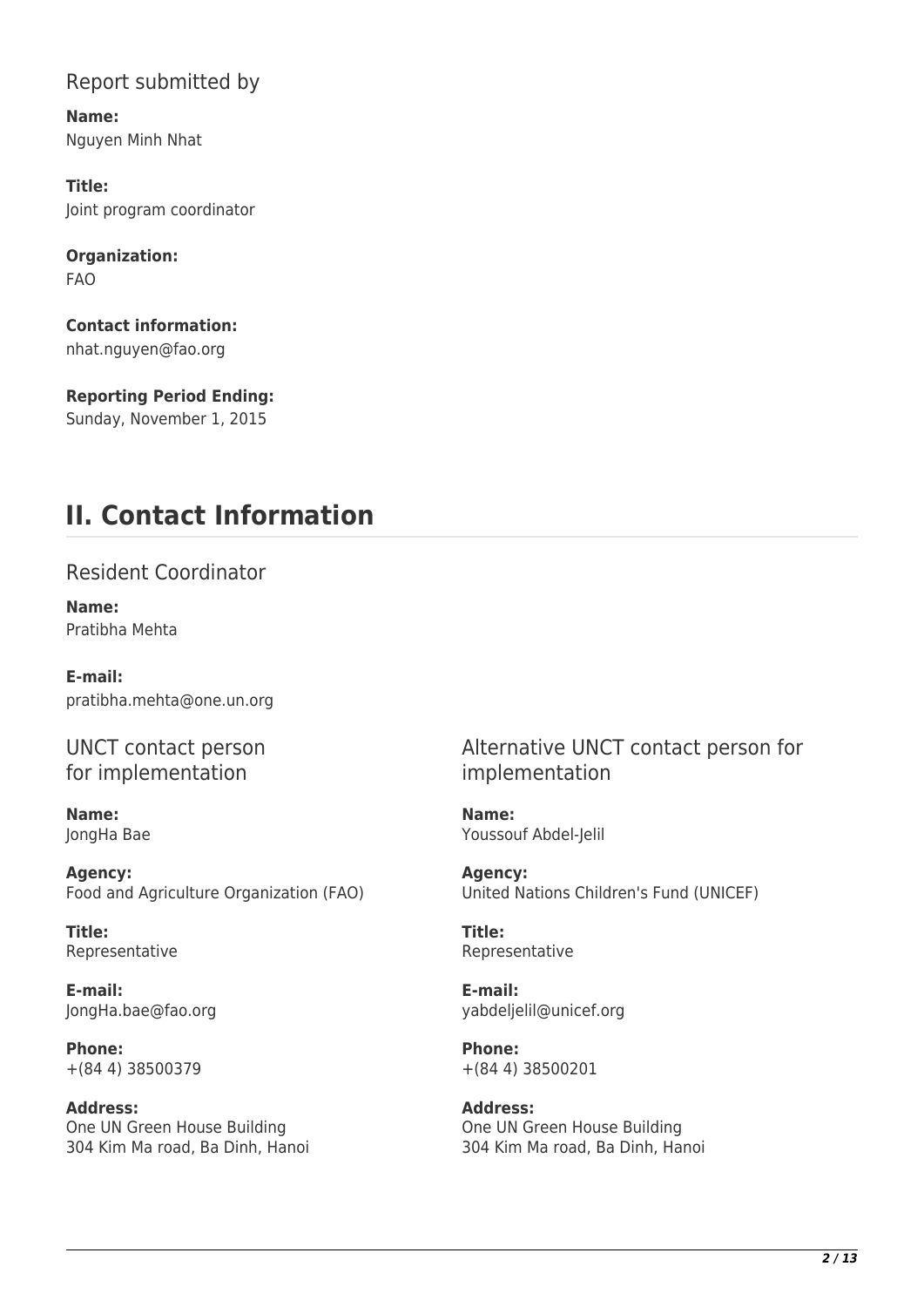### Technical team contacts

Joint programme coordinator

**Name:**  Nguyen Minh Nhat

**Agency:**  FAO

**Title:**  Joint program coordinator

**Email:**  nhat.nguyen@fao.org

**Phone:**  +84 (4) 38501874

**Address:**  One UN Green House Building 304 Kim Ma road, Ba Dinh, Hanoi

JP communications and advocacy focal point JP knowledge management focal point

JP monitoring and evaluation focal point

JP private sector focal point

### Agency contact points

Contact 1

**Name:**  Nguyen Dinh Quang

**Agency: UNICEF** 

**Title:**  Nutrition Officer

**Email:**  ndquang@unicef.org

**Phone:**  +84 (4) 3850-0244

**Address:**  One UN Green House Building 304 Kim Ma road, Ba Dinh, Hanoi Contact 2

**Name:**  Tran Thi Thuy Anh

**Agency:**  UNWomen

**Title:**  National program officer

**Email:**  thuyanh.tran@unwomen.org

**Address:**  One UN Green House Building 304 Kim Ma road, Ba Dinh, Hanoi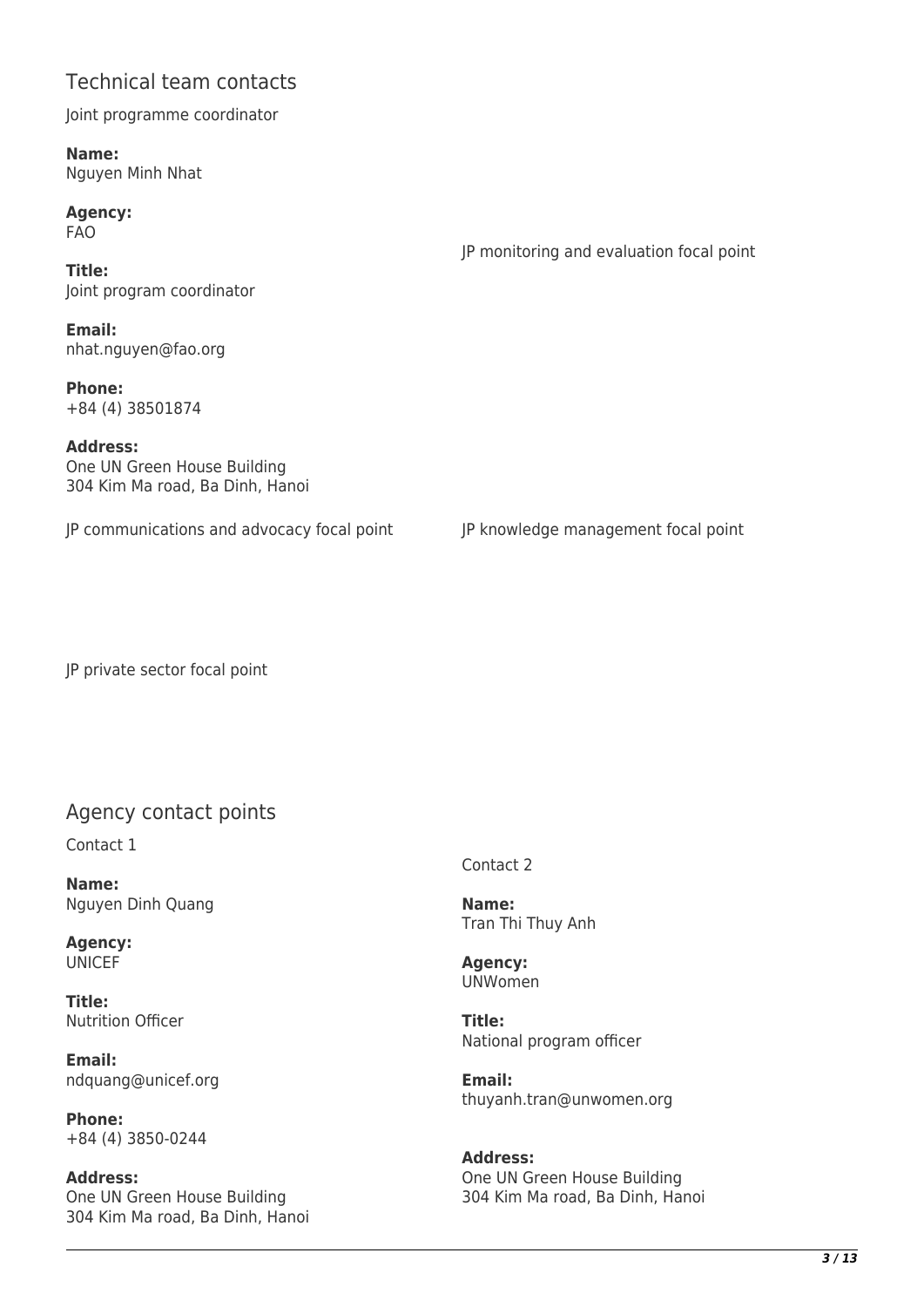Contact 3

**Name:**  Hoang Thi Bang

**Agency:**  WH<sub>O</sub>

**Title:**  Technical Officer, Maternal and Child Health, Nutrition

**Email:**  hoangth@wpro.who.int

**Phone:**  +84 4 3850028

**Address:**  One UN Green House Building 304 Kim Ma road, Ba Dinh, Hanoi

Contact 5

Contact 4

**Name:**  Nguyen Song Ha

**Agency:**  FAO

**Title:**  Assisstant FAOR

**Email:**  songha.nguyen@fao.org

**Phone:**  +84 (4) 385-00-382

**Address:**  One UN Green House Building 304 Kim Ma road, Ba Dinh, Hanoi

## **III. Financial information**

### SDG-F Funds

| <b>UN Agency</b>                                     | <b>Total approved</b><br>funds | <b>Total funds</b><br><b>Transferred to</b><br>date | <b>Total funds</b><br>committed to<br>date | <b>Total funds</b><br>disbursed to date |
|------------------------------------------------------|--------------------------------|-----------------------------------------------------|--------------------------------------------|-----------------------------------------|
| Food and<br>Agriculture<br>Organization (FAO)        | 664,400.00                     | 375,000.00                                          | 375,000.00                                 | 69,822.00                               |
| <b>United Nations</b><br>Children's Fund<br>(UNICEF) | 650,000.00                     | 325,000.00                                          | 325,000.00                                 | 160,172.00                              |
| World Health<br>Organization (WHO)                   | 100,000.00                     | 100,000.00                                          | 100,000.00                                 | 22,000.00                               |
| UN Women (UN<br>Women)                               | 85,600.00                      | 85,600.00                                           | 85,600.00                                  | 6,100.00                                |

| <b>Total</b><br>.600.00<br>885 600 00<br>.500.000.00<br>.00 |
|-------------------------------------------------------------|
|-------------------------------------------------------------|

Matching Funds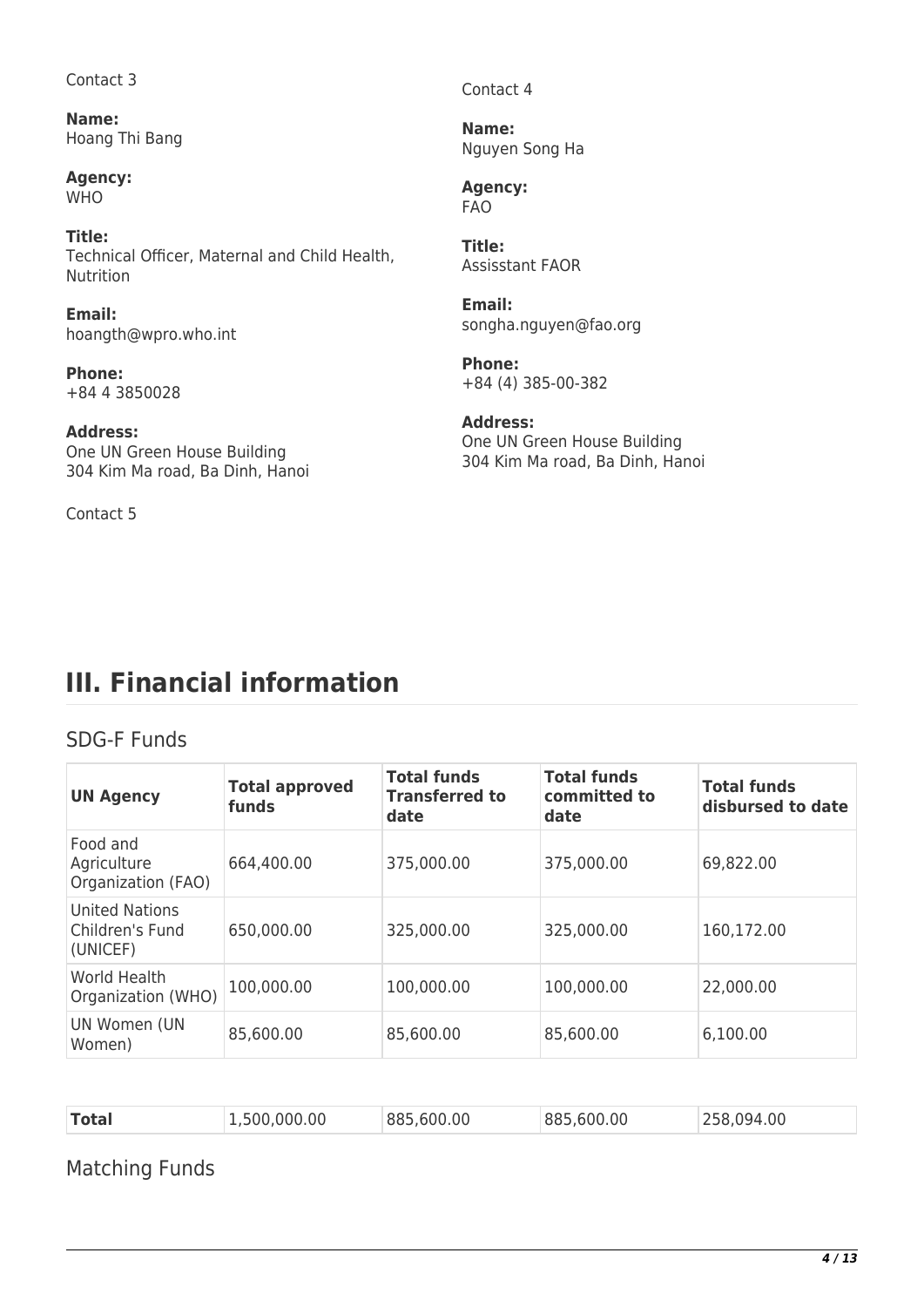|--|

## **IV. Beneficiaries**

### Direct Beneficiaries – Breakdown

| <b>Beneficiary type - individual</b> | Total        |       |       | <b>Female Male Comments</b>                                                                          |
|--------------------------------------|--------------|-------|-------|------------------------------------------------------------------------------------------------------|
| Farmers                              |              |       |       |                                                                                                      |
| <b>Entrepreneurs</b>                 |              |       |       |                                                                                                      |
| Civil servants/government            | 700          | 255   | 445   | Attended training, workshop and capacity<br>building activities of the program                       |
| Indigenous                           |              |       |       |                                                                                                      |
| Children                             | 3,340        | 1,653 | 1,687 | Children under 5 years of age in 7<br>program communes of Lao Cai and Ninh<br>Thuan provinces        |
| Youth                                |              |       |       |                                                                                                      |
| <b>Women 15-49</b>                   | 6,846        | 6,846 |       | Women 15-49 in 7 program communes of<br>Lao Cai and Ninh Thuan provinces                             |
| Village Health Workers               | 90           | 45    | 45    | attended capacity building activities for<br>community based model on nutrition and<br>food security |
|                                      |              |       |       |                                                                                                      |
| <b>Total</b>                         | 10,976 8,799 |       | 2,177 |                                                                                                      |

| <b>Beneficiary type - institutional</b> | <b>Total</b> | <b>Comments</b> |
|-----------------------------------------|--------------|-----------------|
| <b>SMEs</b>                             |              |                 |
| Cooperatives                            |              |                 |
| Government/municipal organizations      |              |                 |
| Private sector                          |              |                 |
| Community-based organizations           |              |                 |
| <b>NGOs</b>                             |              |                 |
|                                         |              |                 |
|                                         |              |                 |
| <b>Total</b>                            |              |                 |

## Indirect Beneficiaries – Breakdown

| <b>Beneficiary type - individual</b> | <b>Total</b> | <b>Female</b> | <b>Male</b> | <b>Comments</b>                                                                                                   |
|--------------------------------------|--------------|---------------|-------------|-------------------------------------------------------------------------------------------------------------------|
| Farmers                              |              |               |             |                                                                                                                   |
| Entrepreneurs                        |              |               |             |                                                                                                                   |
| Civil servants/government            |              |               |             |                                                                                                                   |
| Indigenous                           |              |               |             |                                                                                                                   |
| Children                             |              |               |             | Children under 5 years of age in 4<br>22,083 11,106.00 10,977.00 districts of Lao Cai and Ninh Thuan<br>provinces |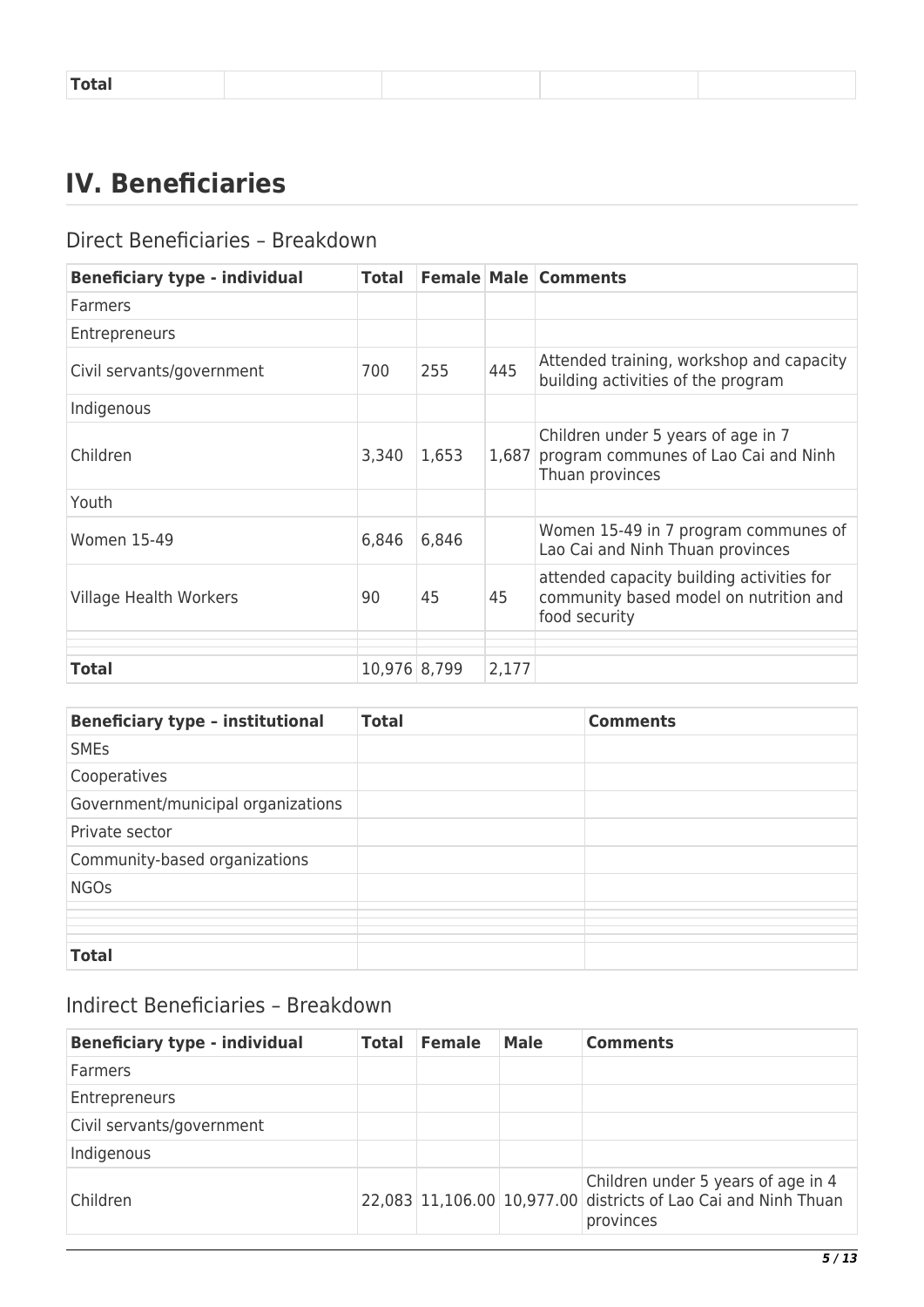| Youth        |                            |                                                                   |
|--------------|----------------------------|-------------------------------------------------------------------|
| Women 15-49  | 41,670 41,670.00           | Women 15-49 in 4 districts of Lao<br>Cai and Ninh Thuan provinces |
|              |                            |                                                                   |
| <b>Total</b> | 63,753 52,776.00 10,977.00 |                                                                   |

| <b>Beneficiary type - institutional</b> | <b>Total</b> | <b>Comments</b> |
|-----------------------------------------|--------------|-----------------|
| <b>SMEs</b>                             |              |                 |
| Cooperatives                            |              |                 |
| Government/municipal organizations      |              |                 |
| Private sector                          |              |                 |
| Community-based organizations           |              |                 |
| <b>NGOs</b>                             |              |                 |
|                                         |              |                 |
|                                         |              |                 |
|                                         |              |                 |
|                                         |              |                 |
| <b>Total</b>                            |              |                 |

# **V. Joint Programme Progress**

| <b>Expected</b><br><b>Results</b><br>(Outcomes<br>& outputs) | <b>Progress</b>                                                                                                                                                                                                                                                                                                                                                                                                                                                                                                                                                                                                                                                                                                                                                                                                                                                                                                                                                | <b>Difficulties</b> | <b>Expected</b><br>deliverables |
|--------------------------------------------------------------|----------------------------------------------------------------------------------------------------------------------------------------------------------------------------------------------------------------------------------------------------------------------------------------------------------------------------------------------------------------------------------------------------------------------------------------------------------------------------------------------------------------------------------------------------------------------------------------------------------------------------------------------------------------------------------------------------------------------------------------------------------------------------------------------------------------------------------------------------------------------------------------------------------------------------------------------------------------|---------------------|---------------------------------|
| JP Output 1.1:                                               | Technical discussions and consultation<br>have been done, development of the two<br>national operation guidelines is on-going<br>for i) social marketing of nutrition products,<br>and ii) technical guideline on integrated<br>management of severe acute malnutrition<br>(IMAM). Once finalization and approval of<br>these two documents represents an<br>opportunity for additional interventions on<br>child stunting reduction (IMAM, iron<br>folic/Multiple micro-nutrient supplement)<br>Technical discussion have been done for<br>the development of the Food Pyramid<br>Guide for pregnant, lactating women and<br>under-five children which will provide<br>advice to women and child care takers in<br>selecting appropriate daily menu for<br>improving nutrition status of three<br>mentioned above important groups. The<br>Pyramid Food Guide will be the key<br>guidelines for care takers of kindergartens<br>to prepare food for children. | N/A                 | N/A                             |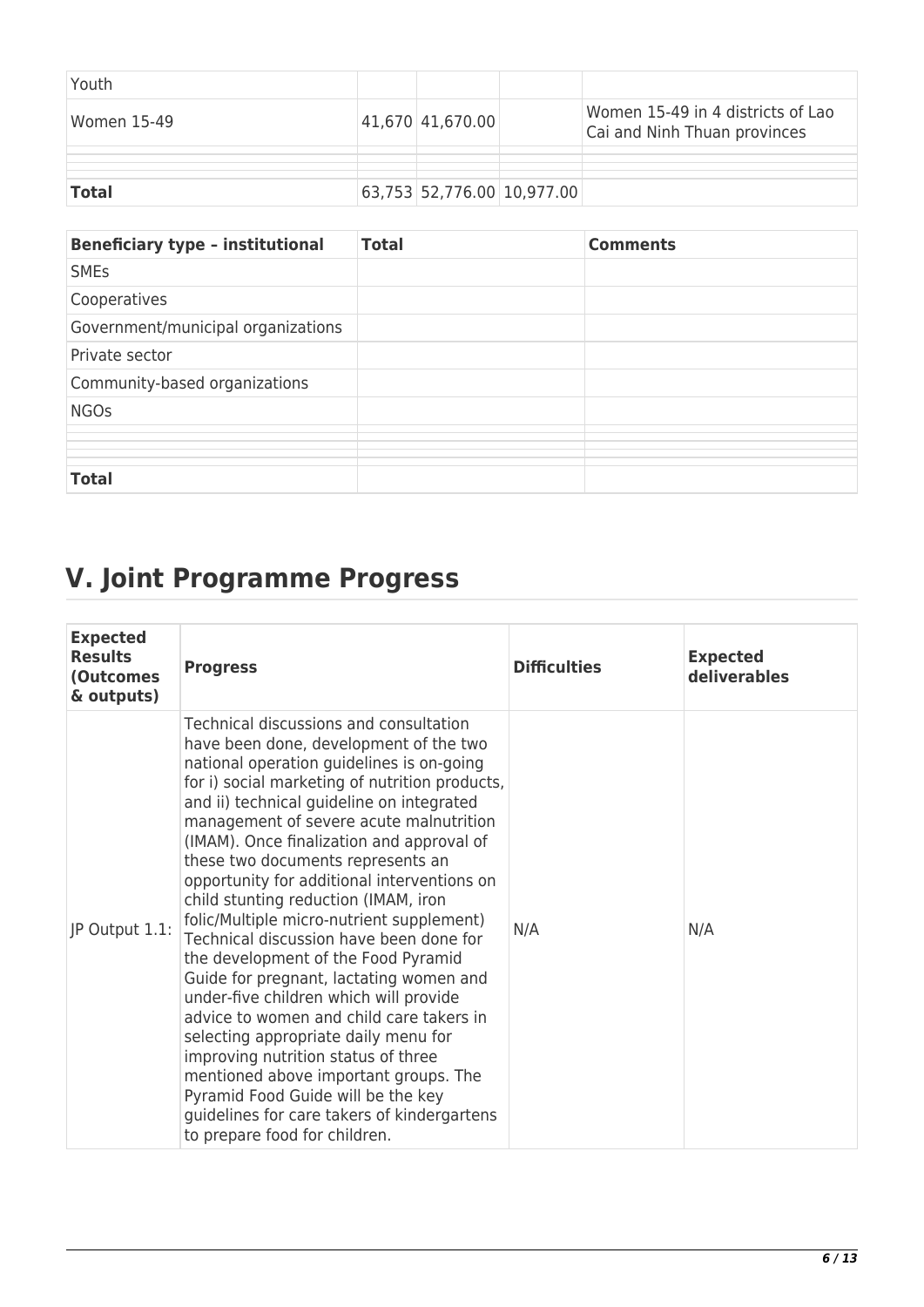| <b>Expected</b><br><b>Results</b><br>(Outcomes<br>& outputs) | <b>Progress</b>                                                                                                                                                                                                                                                                                                                                                                                                                                                                                                                                                                                                                                                                                                                                                                                                                                                 | <b>Difficulties</b>                                                                                                                                                      | <b>Expected</b><br>deliverables                                                                                                                                                                 |
|--------------------------------------------------------------|-----------------------------------------------------------------------------------------------------------------------------------------------------------------------------------------------------------------------------------------------------------------------------------------------------------------------------------------------------------------------------------------------------------------------------------------------------------------------------------------------------------------------------------------------------------------------------------------------------------------------------------------------------------------------------------------------------------------------------------------------------------------------------------------------------------------------------------------------------------------|--------------------------------------------------------------------------------------------------------------------------------------------------------------------------|-------------------------------------------------------------------------------------------------------------------------------------------------------------------------------------------------|
| JP Output 1.2:                                               | Consultation have been done,<br>development of national legislation on<br>mandatory food fortification is under<br>finalization process. Once approved, this<br>legislation will facilitate scaling up of the<br>practice of using iodized salt in people<br>daily meal, and contributed to the<br>reduction of iron and vitamin A deficiencies Viet Nam lacks a<br>among women and children.<br>UN provided technical and financial<br>assistance through a national consultation<br>workshop to develop the national rice<br>restructuring project which will greatly<br>contribute to food security in Viet Nam<br>with focus to children and disadvantaged<br>group<br>A desk review on gender issues in nutrition<br>and food security policies and programmes<br>in Viet Nam initiated which will identify<br>gender gaps in nutrition and food security. | national steering<br>committee that<br>coordinates multi-<br>sector collaboration in<br>the area of nutrition.                                                           | Advocacy will<br>continue for the<br>establishment of a<br>national steering<br>committee in nutrition<br>with a strong linkage<br>with SUN movement<br>and Zero Hunger<br>Challenge Initiative |
| JP Output 2.1:                                               | Community based nutrition model has<br>being formulated /implemented in Lao Cai<br>(2 communes), and started to be set in<br>Ninh Thuan (Oct.2014) with a baseline<br>assessment completed.<br>Technical discussion have been done, field<br>study is on-going to identify intervention to<br>strengthen food security at household level<br>including crop and livestock production as<br>well as home gardening to ensure for<br>nutrition and food security integration.                                                                                                                                                                                                                                                                                                                                                                                     | N/A                                                                                                                                                                      | N/A                                                                                                                                                                                             |
| JP Output 2.2:                                               | Parent and care givers gained their<br>knowledge and skill on nutrition via a<br>routine active participation in face to face<br>communication activities on nutrition and<br>household food utilization including<br>demonstration performed by women<br>support groups at village level in Lao Cai<br>province.                                                                                                                                                                                                                                                                                                                                                                                                                                                                                                                                               | N/A                                                                                                                                                                      | N/A                                                                                                                                                                                             |
| JP Output 3.1:                                               | Nutrition profile 2014 of national and 63<br>individual provinces completed and<br>uploaded on the NIN website with data<br>disaggregated                                                                                                                                                                                                                                                                                                                                                                                                                                                                                                                                                                                                                                                                                                                       | Disaggregate of the<br>data in nutrition<br>profiles by rich and<br>poor is not possible by N/A<br>the national nutrition<br>surveillance system at<br>current designed. |                                                                                                                                                                                                 |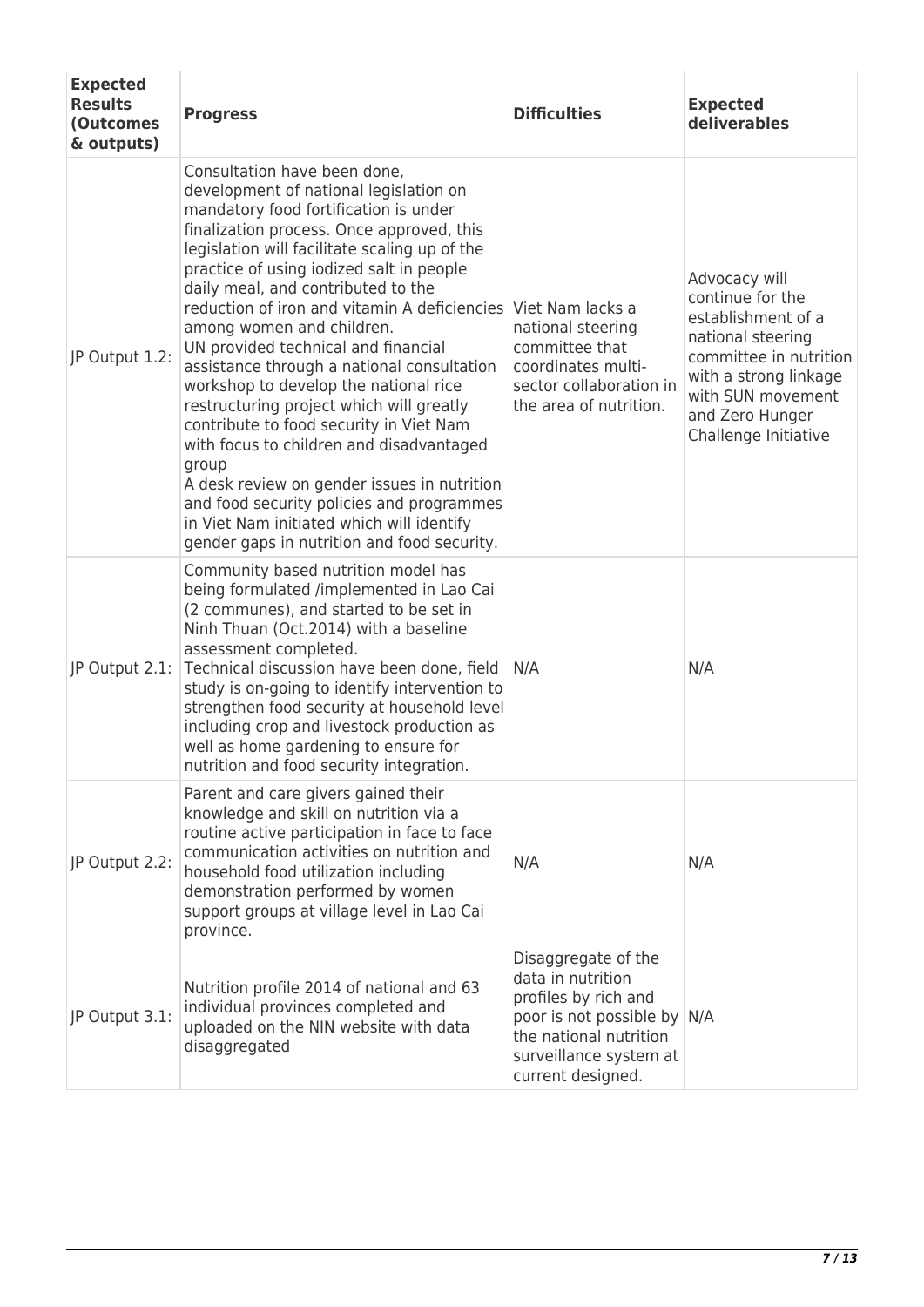| <b>Expected</b><br><b>Results</b><br><b>(Outcomes</b><br>& outputs) | <b>Progress</b>                                                                                                                                                                                                                                                                    | <b>Difficulties</b>                                                                                          | <b>Expected</b><br>deliverables                                                                                                                                                                                         |
|---------------------------------------------------------------------|------------------------------------------------------------------------------------------------------------------------------------------------------------------------------------------------------------------------------------------------------------------------------------|--------------------------------------------------------------------------------------------------------------|-------------------------------------------------------------------------------------------------------------------------------------------------------------------------------------------------------------------------|
| JP Output 3.2:                                                      | DPO endorsed by Government Office in<br>August and approved by minister of MOH<br>in September 2015. With UN support,<br>program work plan for 2015-2016 finalized<br>through national and provincial planning<br>workshop. M&E frame work finalized in a<br>participatory manner. | DPO approval took<br>longer time than<br>planned which<br>resulted to delay of<br>program<br>implementation. | Program Work Plan<br>2015-2016 have been<br>revised based on<br>national and<br>provincial planning<br>workshop in<br>considering the issues<br>of DPO approval. All<br>UN agencies are<br>accelerate<br>implementation |

### Cross-cutting issues

How has the JP addressed during the reporting period (please provide concrete actions):

#### 1) The **sustainability** of the JP work. (200 words)

At national level, policy and advocacy activities on nutrition and food security including Early Essential Newborn Care with strong ownership of Government which result to nation-wide application and benefit all children. In addition, stunting reduction has been incorporated in to national and provincial Social Economic Development Plan (SEDP) which is important for mobilizing local resource for implementation. At subnational level, the community based nutrition and food security model has been set up in response to the strong demand to formulate a more effective and appropriate formal national nutritional programme. During the model development and implementation, there has been a high level of participation by local health office, local authorities, and different stakeholders from different sectors. Villages and communes are also engaged. The model is not a new, but it is built on the frame work of existed government programme (PEMC) in terms of implementation network, financial and human resource at national, province, district and commune level. There are contribution, ownership and the follow up the PEMC programme at national and provincial level. The services provided under the village support group, and commune child feeding clubs were designed in a way that it could be self-sustained later on via participating and contribution of the villagers.

#### 2) The promotion of **women's empowerment and gender equality.** (200 words)

Poor and ethnic minority women and girls are direct beneficiaries of the project. At the policy level, the project support the development of policies related to maternal, infant and young child nutrition. At community level, pregnant and breastfeeding women are targeted in education activities on nutrition and early breast feeding to ensure the best benefits for mothers and infants.

Women-headed households are also supported to implement homestead food production to increase nutrition in the family. Moreover, through providing women with better access to production inputs such as seeds, fertilizers, techniques and finances, it is expected that women's decision making power in family and community will be increased.

A desk review on gender issues in nutrition and food security programme and policies will be conducted to provide a better understanding of the situation, identify gaps and provide recommendations for policy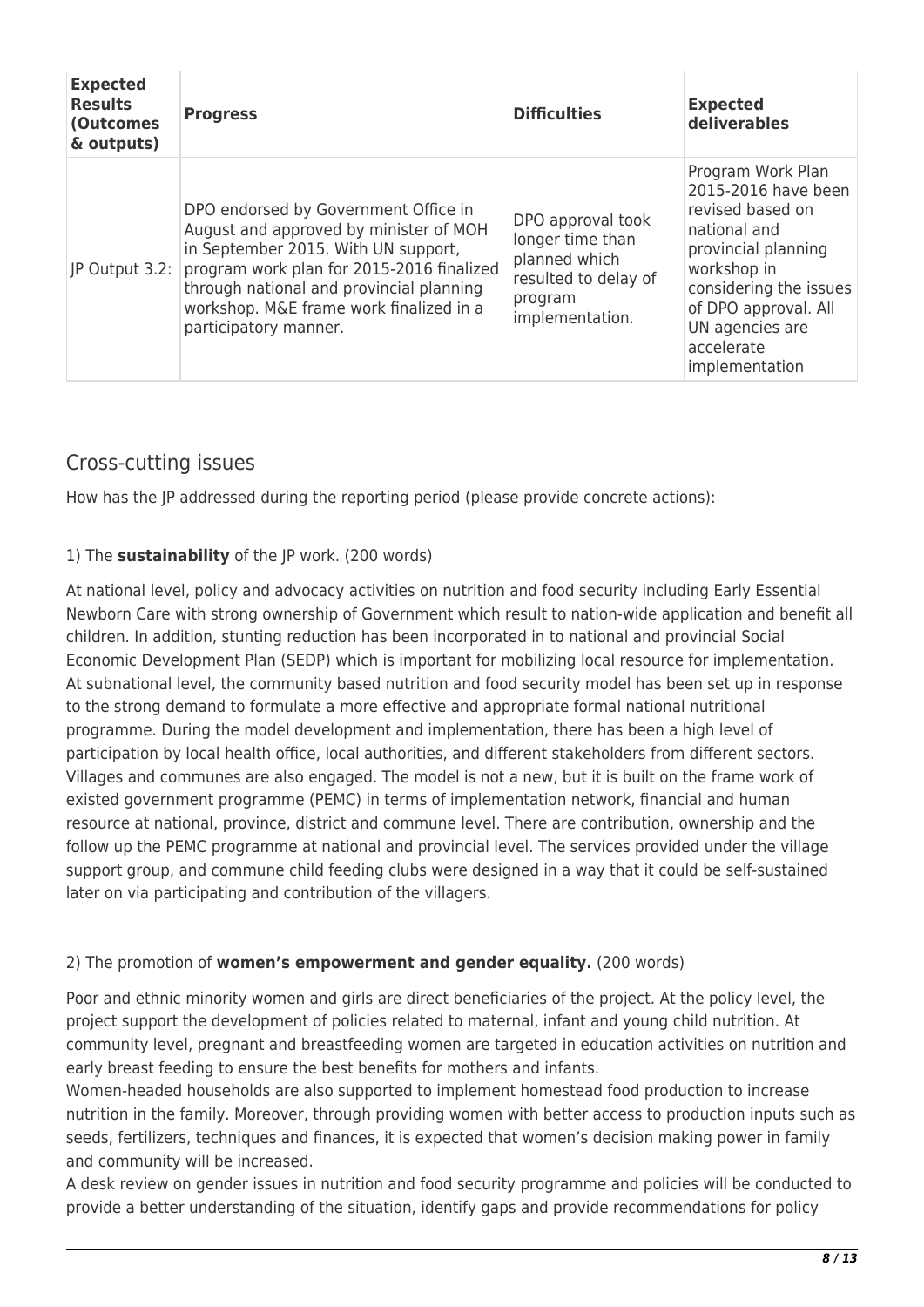actions.

#### 3) The engagement in **public-private partnerships**. (200 words)

The development and approval of a national guideline on application of social marketing approach for promotion the use of nutrition product will create a very good platform for collaboration and partnership between local health authorities and local companies who have nutritious products..

The JP also focused on development and approval of the national legislation of mandatory food fortification. Once this important legal document is approved, it will create a critical platform for the collaboration between private sector (who produce/import the food items under list of the food to be regulated by this mandatory legislation) and the government sector. This partnership will happen in all fields including the SOP (please spell out) for production of nutrition fortified food, product registration, labeling, standard, food claim and quality control system.

## **Communication and Advocacy**

**Has the JP articulated an advocacy & communication actions that helps advance its policy objectives and development outcomes?:** 

No

**Please describe communication activities developed as part of the JP. :**  N/A

**Please provide concrete gains on how the the JP communication and advocacy efforts have increased awareness on SDGs.:**  N/A

#### **JP twitter handle:**

 $\omega$ 

Other social media channels managed by joint programme (Instagram, Google+, You Tube…):

#### One UN Coordination and Delivering as One

The SDG-F is based on the principles of effective development cooperation, inclusion and participation and One UN coordination.

| <b>Actions</b>                            | <b>Description</b>                                          |
|-------------------------------------------|-------------------------------------------------------------|
| Managerial practices (financial,          | The JP Coordinator, who coordinates the planning and        |
| procurement, etc.) implemented jointly    | implementation of activities by the four Agencies maintains |
| by the UN implementing agencies for       | regular contacts with the focal points as well as the       |
| SDG-F JPs                                 | Government counterparts to fast track the process.          |
| Joint analytical work (studies,           | Gender assessment to be jointly conducted by UN Women and   |
| publications, etc.) undertaken jointly by | other UN agencies to get better understanding of gender     |
| UN implementing agencies for SDG-F JPs    | issues in connection to food security)                      |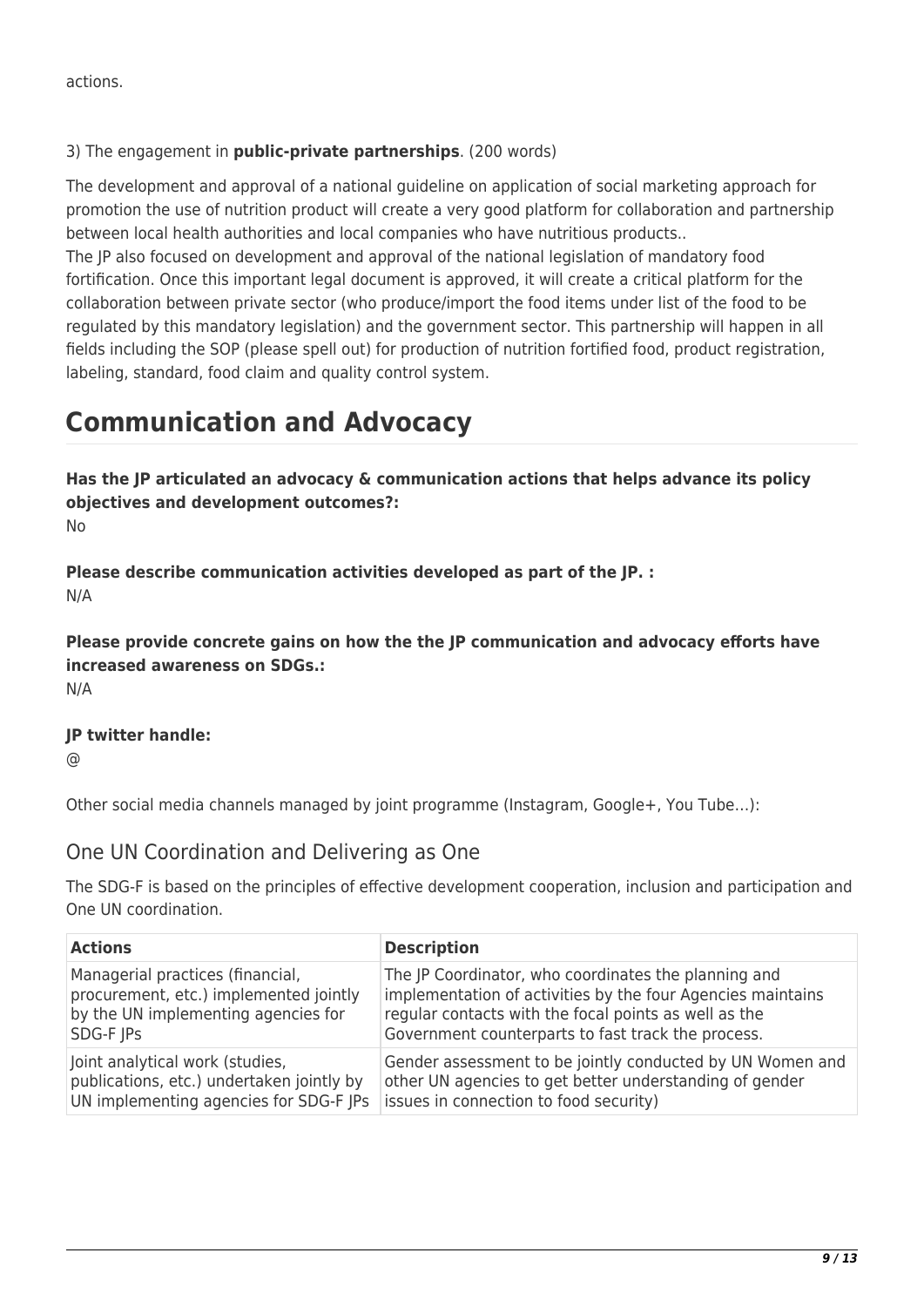| <b>Actions</b>                                                                   | <b>Description</b>                                                                                                                                                                                                                                                                                                                                                                                                                                                                                                         |
|----------------------------------------------------------------------------------|----------------------------------------------------------------------------------------------------------------------------------------------------------------------------------------------------------------------------------------------------------------------------------------------------------------------------------------------------------------------------------------------------------------------------------------------------------------------------------------------------------------------------|
| Joint activities undertaken jointly by UN<br>implementing agencies for SDG-F JPs | The national planning workshop and provincial planning<br>workshops in Lao Cai and Ninh Thuan provinces organized and<br>facilitated jointly by all UN agencies (FAO, UNICEF, WHO and<br>UN Women).<br>The M&E framework has been finalized in a participatory<br>manner with inputs and participation of all UN agencies and<br>RCO.<br>The Program Launching ceremony was successfully organized<br>on 5 October 2015, with strong participation and contribution<br>from all UN agencies, RCO and UN communication team |
| Other, please specify:                                                           | N/A                                                                                                                                                                                                                                                                                                                                                                                                                                                                                                                        |

#### **What types of coordination mechanisms and decisions have been taken to ensure joint delivery? :**

The Joint program coordinator has been on board from 1st of June 2015, and working together with the focal points assigned by the concerned UN agencies on technical and management issues. The RCO including M&E team plays an important role for quality assurance for joint program as well as support to all UN agencies, and communication with high level of Government as national steering committee especially MPI and Spanish Embassy.

All UN agencies including the JPC participated in the Nutrition Working Group chaired by National Institute of Nutrition, and the technical consultations for Zero Hunger Challenge Initiative chaired by Ministry of Agriculture and Rural Development to share technical inputs for the joint program as well as to promote the SUN movement and Zero Hunger Challenge in Viet Nam.

Program target communes have been decided jointly by all UN agencies based on comprehensive consultation with national and subnational counterparts. Program targets to 4 communes in 2 districts in Ninh Thuan provinces and 3 communes in 2 districts in Lao Cai province. Community Based Model on nutrition and food security is developing jointly in these 7 communes.

### National Ownership: Paris, Accra and Busan Commitments

The SDG-F strengthens the UN system's ability to deliver results in an integrated and multi-dimensional manner by supporting the Joint Programme modality and by bringing together United Nations Agencies and national counterparts in a collective effort to ensure ownership and sustainability of results of JPs and advance towards the SDGs.

| <b>Partners</b>                           | Involvement * Type of<br>involvement |                                            | <b>Examples</b>                                                                                                                                                                                                                                                                                                |
|-------------------------------------------|--------------------------------------|--------------------------------------------|----------------------------------------------------------------------------------------------------------------------------------------------------------------------------------------------------------------------------------------------------------------------------------------------------------------|
| Government<br>(specify<br>national/local) | Fully involved                       | Policy-decision<br>making<br><b>Budget</b> | The government has fully participated in national<br>steering committee and national program<br>management unit for program supervision and<br>management. The Government is involved in all<br>program cycle from baseline survey, planning and<br>budgeting, implementation and monitoring and<br>evaluation |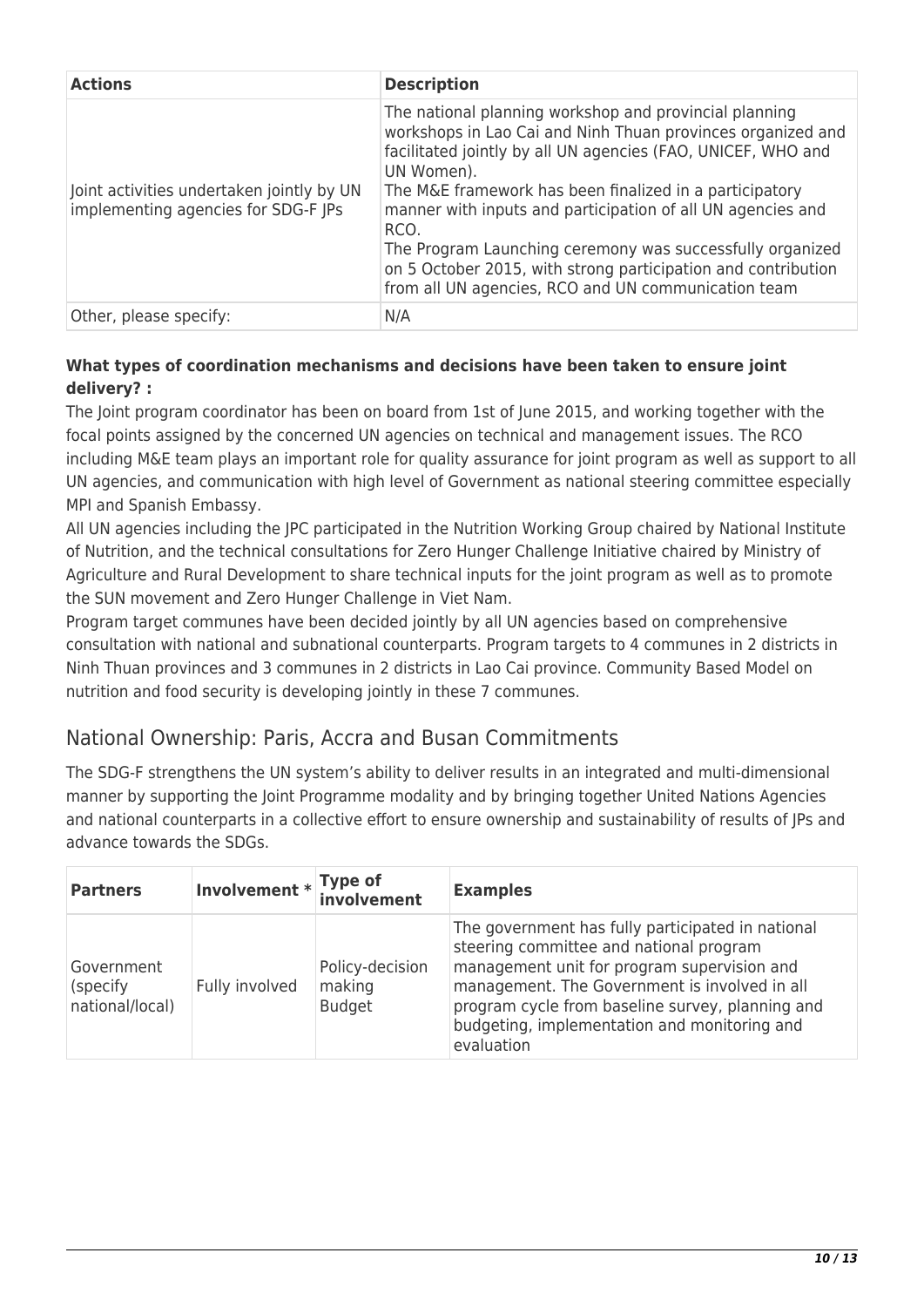| <b>Partners</b>       | Involvement *   | <b>Type of</b><br>involvement                           | <b>Examples</b>                                                                                                                                                                                                                                                                                                                                                                                                                                                                                                                                                                                                                                                                                                                                                                                                                                                                                                                                                                                          |
|-----------------------|-----------------|---------------------------------------------------------|----------------------------------------------------------------------------------------------------------------------------------------------------------------------------------------------------------------------------------------------------------------------------------------------------------------------------------------------------------------------------------------------------------------------------------------------------------------------------------------------------------------------------------------------------------------------------------------------------------------------------------------------------------------------------------------------------------------------------------------------------------------------------------------------------------------------------------------------------------------------------------------------------------------------------------------------------------------------------------------------------------|
| <b>Private Sector</b> | Fairly involved | Service Provision                                       | The development and approval of a national guideline<br>on application of social marketing approach for<br>promotion the use of nutrition product is part of<br>UNICEF activity under the JP. Once this guideline<br>approved, it will create a very good platform for<br>collaboration and partnership between local health<br>authorities and local companies who have good<br>nutrition products<br>The JP also focuses on development and approval of<br>the national legislation of mandatory food<br>fortification. Once this important legal document<br>approval, it will create a huge platform for the<br>collaboration between private sector (who<br>produce/import the food items under list of the food<br>to be regulated by this mandatory legislation) and the<br>government sector. This partnership will happen in all<br>fields including the SOP for production of nutrition<br>fortified food, product registration, labeling, standard,<br>food claim and quality control system. |
| Civil Society         | Fairly involved | Other                                                   | The Women's Union, Farmers' Union and Committee<br>for Ethnic Minorities Affairs (CEMA) e have actively<br>participated in the design, planning and<br>implementation of program interventions for<br>community based models on nutrition and food<br>security as well as parent education                                                                                                                                                                                                                                                                                                                                                                                                                                                                                                                                                                                                                                                                                                               |
| Academia              | Fairly involved | Policy-decision<br>making<br>Service Provision<br>Other | The National Institute of Nutrition (NIN) has been<br>actively involved in JP formulation phase, as well as<br>implementation phase through baseline data<br>collection, food pyramid development, national data<br>control on nutrition, development of community base<br>nutrition model<br>Agricultural academia, including the Institute for<br>Planning and Strategies of Agriculture and Rural<br>Development (IPSARD), Fruits and Vegetables<br>Research Institute (FAVRI), Viet Nam Academy of<br>Agricultural Sciences (VAAS), Agricultural Science<br>Institute for South Central Viet Nam (ASISOV),<br>Northern Mountainous Agro-Forestry Institute<br>(NOMAFSI) participate in baseline data collection and<br>field study to define interventions for food security<br>component.                                                                                                                                                                                                           |

\* Implementation of activities and the delivery of outputs

#### **Please briefly describe the current situation of the government, private sector and civil society on regards of ownership, align:**

At national level:

Together with the UNRC, Spanish Embassy, the senior representatives of the Government have actively participated in National Steering Committee and Program Management Committee composed of the MoH, MARD and participating UN agencies to provide strategic and overall supervision to joint program implementation. The National Program Management Unit established and functioning with memberships from Ministry of Health and Ministry of Agriculture and Rural Development to ensure for integration and implementation of nutrition and food security components. At subnational level: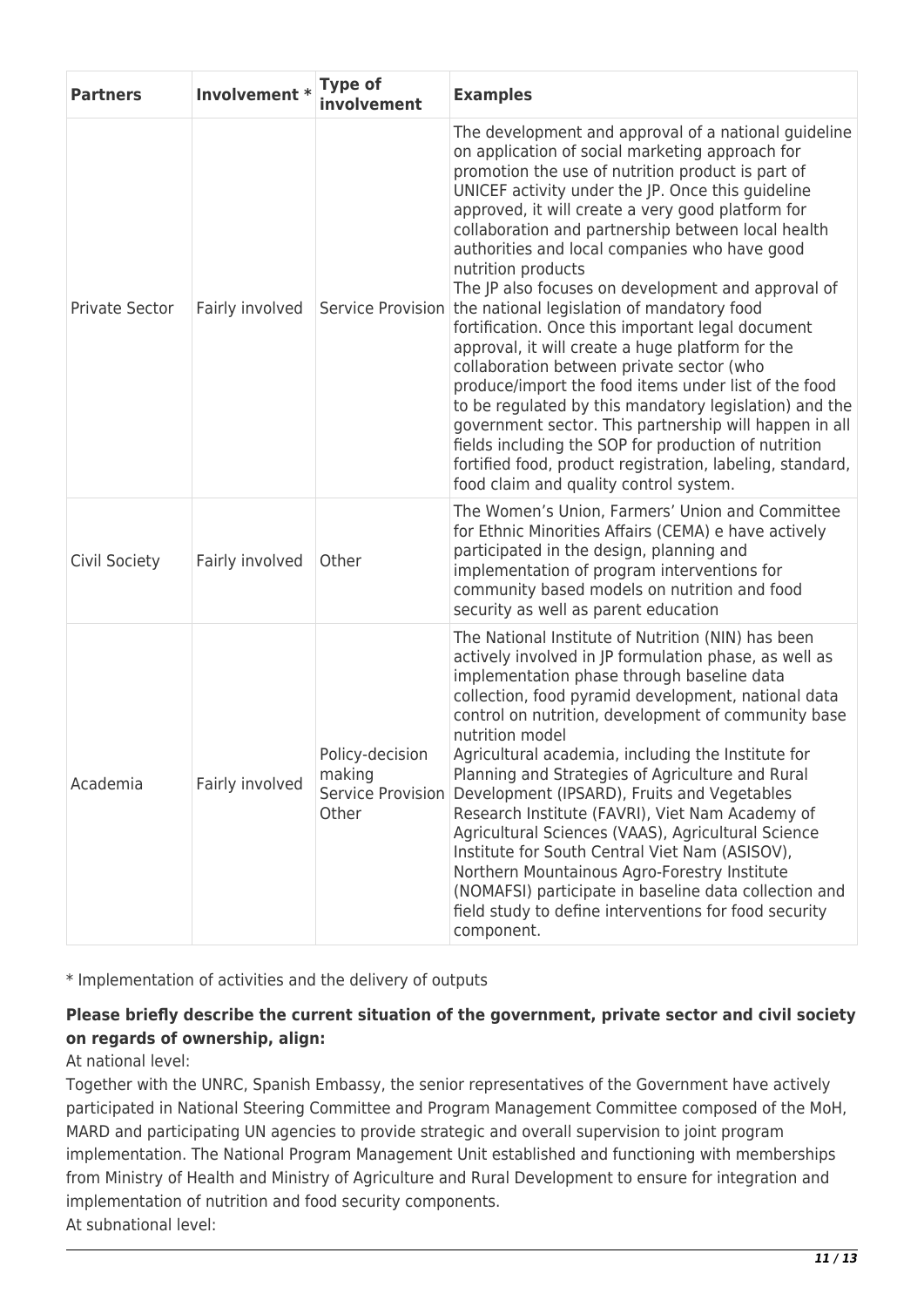A provincial program management unit established and functioning in each of the provinces of Lao Cai and Ninh Thuan provinces includes representatives from provincial DoH and DARDs. The Women's Union, Farmers' Union and Committee for Ethnic Minorities Affairs (CEMA) have actively participated in the design, planning and implementation of program interventions for community based models on nutrition and food security as well as parent education.

#### **Please briefly provide an overall assessment of the governance and managerial structures :**

As mentioned above, the National Steering Committee and Program Management Committee provide strategic and overall supervision to joint program, while the national program management unit and provincial management units are responsible for timely implementation at both national and subnational levels. The UNRC and RCO play a leadership role in coordinating the four UN agencies to ensure the "delivery as one" quality. The four UN agencies are responsible for implementing their program component and linking the national and subnational levels, as well as mobilizing the support from ministries to technical provincial departments.

## **VI. Joint Programme contribution to the SDGs**